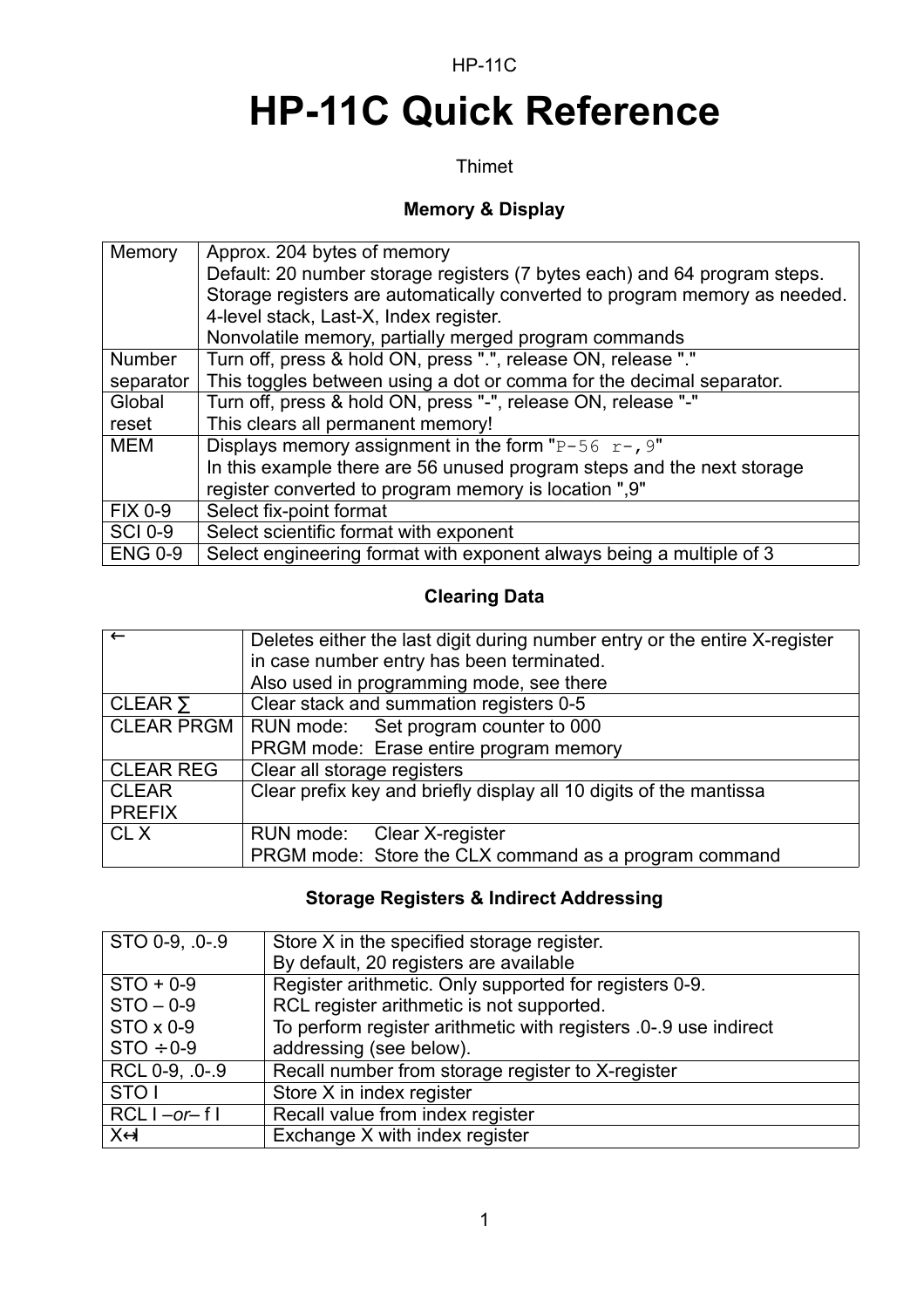| $\vert$ STO (i)       | Store X in the register pointed to by I.                                   |
|-----------------------|----------------------------------------------------------------------------|
|                       | Values of I and corresponding registers:                                   |
|                       | $0-9 \rightarrow R0-R9$ , 10-19 $\rightarrow R.0-R.9$ , 10 $\rightarrow$ l |
| $STO + -x \div (i)$   | Perform indirect register storage arithmetic                               |
| $RCL$ (i) $-or-f$ (i) | Recall value from the register pointed to by I                             |
| $X \leftarrow \{i\}$  | Exchange X with the register pointed to by I                               |
| $RCL \Sigma^+$        | Recall $\Sigma x$ and $\Sigma y$ from the summation registers into X & Y   |
| LST X                 | Recall last value of X-register as is was before the previous operation    |

## **Functions (Selection)**

| RAN#               | Create random number $0 \le X < 1$                                          |
|--------------------|-----------------------------------------------------------------------------|
| STO f RAN#         | Store X as the new random number seed                                       |
| $\rightarrow P$    | Convert $(X=x, Y=x)$ from orthogonal to polar coordinates                   |
|                    | $(X=r, Y=\theta)$                                                           |
|                    | See label on the back of the calculator                                     |
| $\rightarrow$ R    | Convert (X=r, Y= $\theta$ ) from polar to orthogonal coordinates (X=x, Y=x) |
| $\rightarrow$ H.MS | Convert fractional hours to hours, minutes & seconds H. MMSSs               |
| $\rightarrow$ H    | Convert hours, minutes & seconds H. MMSSs to fractional hours               |
| $\rightarrow$ RAD  | Convert degress (360) to radians ( $2\pi$ )                                 |
| $\rightarrow$ DEG  | Convert radians $(2\pi)$ to degress (360)                                   |
| Py, x              | Permutations = $Y! / (Y-X)!$                                                |
|                    | Number of possibilities to select X elements from a group of Y different    |
|                    | elements where different sequences count separately.                        |
| Cy, x              | Combinations = $Y! / [X! \bullet (Y-X)!]$                                   |
|                    | Number of possibilities to select X elements from a group of Y different    |
|                    | elements where different sequences do not count separately.                 |
| x!                 | Faculty and Gamma. Calculates $\Gamma(x+1)=n!$ for positive and non-integer |
|                    | negative numbers                                                            |
| <b>RND</b>         | Rounds X to the number of currently displayed digits                        |
| <b>FRAC</b>        | Returns the fractional part of X                                            |
| <b>INT</b>         | Returns the integer part of X                                               |
| $y^x$              | Y to the power of X. Works also for negative Y in case X is integer         |
| $\%$               | Calculates X percent of Y. Does not pop the stack!                          |
| $\Delta\%$         | Percential difference from Y to X. Does not pop the stack!                  |

## **Trigonometric Functions**

| <b>DEG</b>     |                                                         | Set trig mode "degrees" (360) |                                                  |
|----------------|---------------------------------------------------------|-------------------------------|--------------------------------------------------|
| <b>RAD</b>     | Set trig mode "radians" $(2\pi)$ , indicated in display |                               |                                                  |
| <b>GRD</b>     |                                                         |                               | Set trig mode "grad" (400), indicated in display |
| <b>SIN</b>     | <b>COS</b>                                              | <b>TAN</b>                    | Trigonometric functions, performed in current    |
|                |                                                         |                               | mode (DEG, RAD, GRD)                             |
| $SIN-1$        | $COS-1$                                                 | TAN-1                         | Inverse trig functions                           |
| <b>HYP SIN</b> | <b>HYP COS</b>                                          | <b>HYP TAN</b>                | Hyperbolic functions (independent of trig mode!) |
| $HYP-1$ SIN    | $HYP-1$                                                 | HYP-1 TAN                     | Inverse hyperbolic functions                     |
|                | COS                                                     |                               |                                                  |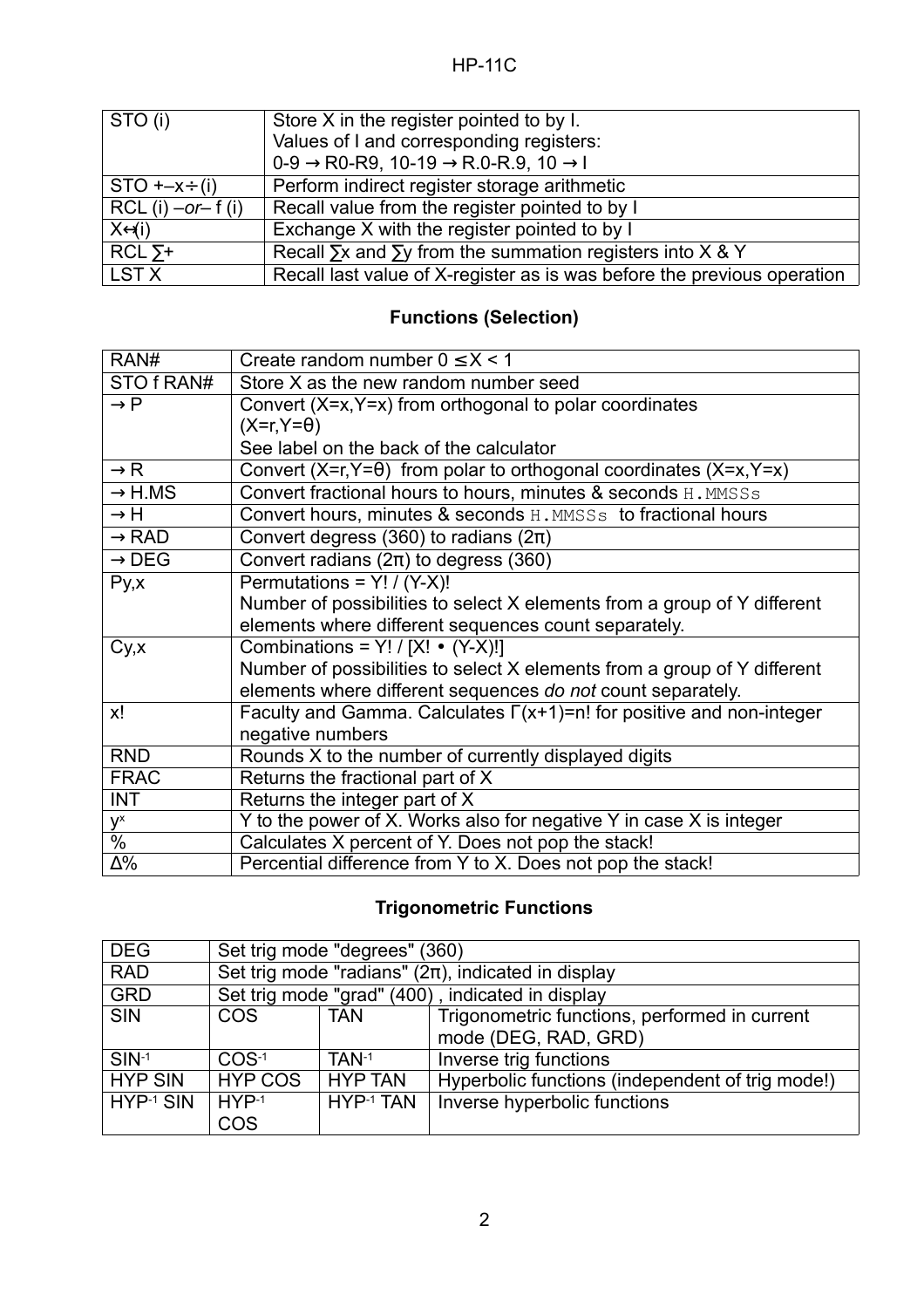## **Summation & Statistics**

| General        | The statistics registers occupy the storage registers 0-5, see calculator's<br>back label. See section Clearing Data for statistics register deletion.<br>Stats registers can also be used for vector addition and substraction!<br>Register usage: 0=n, 1= $\Sigma x$ , 2= $\Sigma x^2$ , 3= $\Sigma y$ , 4= $\Sigma y^2$ , 5= $\Sigma xy$ |
|----------------|---------------------------------------------------------------------------------------------------------------------------------------------------------------------------------------------------------------------------------------------------------------------------------------------------------------------------------------------|
| $\Sigma$ +     | Add X and Y to the stats registers.                                                                                                                                                                                                                                                                                                         |
| STO $\Sigma$ + | This will display the total number of entries and disable stack lift so that the                                                                                                                                                                                                                                                            |
|                | next entry will overwrite the count.                                                                                                                                                                                                                                                                                                        |
| $\Sigma$ -     | Substract X and Y from the stats registers                                                                                                                                                                                                                                                                                                  |
| $RCL \Sigma +$ | Recall $\Sigma x$ and $\Sigma y$ from the summation registers into X & Y                                                                                                                                                                                                                                                                    |
| $\mathsf{x}$   | Calculate $\Sigma x$ & $\Sigma y$ mean value and place result in X & Y                                                                                                                                                                                                                                                                      |
| S              | Calculate $\Sigma x$ & $\Sigma y$ standard deviation and place result in X & Y.                                                                                                                                                                                                                                                             |
|                | sx=SQRT[ $\{n\sum x^2 - (\sum x)^2\}$ / $\{n(n-1)\}\$                                                                                                                                                                                                                                                                                       |
| L.R.           | Linear regression. Calculates a straight line thru the $(X, Y)$ data points and                                                                                                                                                                                                                                                             |
|                | returns the slope of the line in Y and the y-offset in X                                                                                                                                                                                                                                                                                    |
| y,r            | This function assumes a straight line thru the $(X, Y)$ data points and                                                                                                                                                                                                                                                                     |
|                | calculates for a given X the approximated y value which is returned in X.                                                                                                                                                                                                                                                                   |
|                | In Y this function returns an estimate how close the data points come to a                                                                                                                                                                                                                                                                  |
|                | straight line. +1 indicates that all points lie on a line with positive slope, -1                                                                                                                                                                                                                                                           |
|                | indicates that all points lie on a line with negative slope, 0 indicates that an                                                                                                                                                                                                                                                            |
|                | approximation by a straight line isn't possible.                                                                                                                                                                                                                                                                                            |

# **Programming**

| P/R         | Toggles between RUN (program execution) and PRGM (program entry)          |
|-------------|---------------------------------------------------------------------------|
|             | mode. See section Clearing Data for program memory and program step       |
|             | deletion.                                                                 |
| <b>SST</b>  | RUN:<br>Display and execute next program step                             |
|             | PRGM: Step forward thru program                                           |
| <b>BST</b>  | Display and go back to previous program step but do not execute<br>RUN:   |
|             | any program code                                                          |
|             | PRGM: Step backwards thru program                                         |
| Inserting & | Program entry starts with line number 1<br>$\bullet$                      |
| deleting    | Line "000-" indicates the start of the program space<br>$\bullet$         |
| steps       | Commands are inserted after the currently displayed line<br>$\bullet$     |
|             | Delete the currently displayed instruction with $\leftarrow$<br>$\bullet$ |
|             | Program code values indicate the row & column of a command with           |
|             | the exception that numbers are displayed as such. Prefix key have         |
|             | their own code. Example:                                                  |
|             | 001-42.21. 0 corresponds to "LBL 1" (42=f, 21=SST/LBL, 0=0)               |
| $f A-E$     | RUN: Execute program starting at the given label. An error occurs if the  |
|             | label is not found. Any keypress will halt the program!                   |
|             | PRGM: Insert a "GSB label" command                                        |
| <b>USER</b> | Normally, f A-E must be pressed to execute a program, see above.          |
|             | In USER mode the prefix-f is not needed, ie. pressing ex will immediately |
|             | execute the program starting at label B.                                  |
|             | Use the prefix-f to reach the keys normal function.                       |
|             | USER mode is indicated in the display                                     |